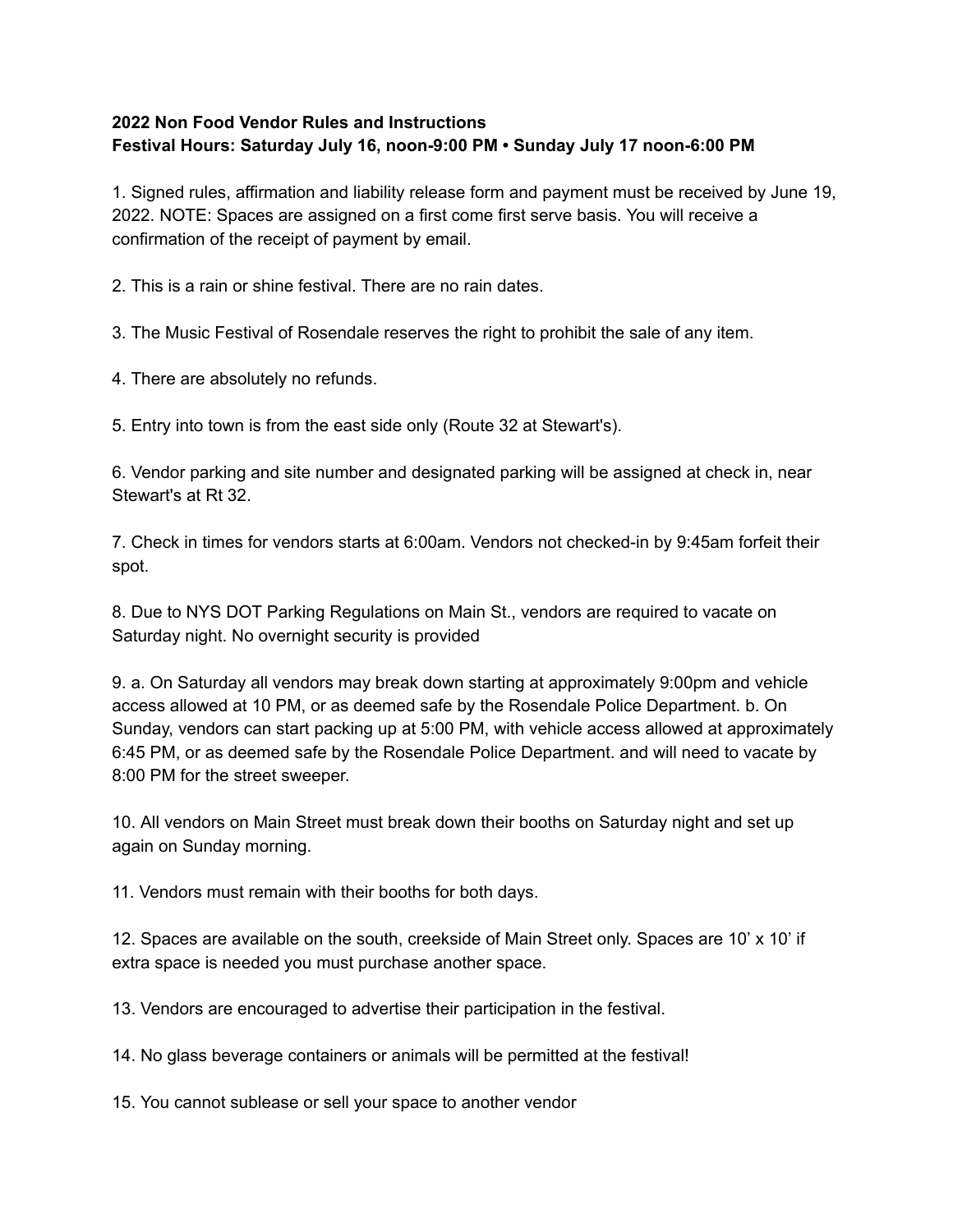16. Every attempt will be made to honor requests but we cannot promise that we can honor all placement requests.

17. We will send a confirmation once we receive your paperwork and payment.

18. Vendors are asked to be aware of all local and state laws that apply to them, especially newer laws passed regarding plastic bags. Vendors will use the following sections as a guideline and will do any further research into making sure they are compliant with the laws listed below:

Ulster County Bring Your Own Bag Law was enacted in 2018 and took effect in July 0f 2019. This law prohibits retail sellers from giving out single-use plastic bags.

New York State Bag Waste Reduction Law section 27-2803 bans the distribution of plastic carryout bags to anyone who is required to pay New York State sales tax which took effect March 2020.

26. The Rosendale Street Festival committee is working to make the festival itself more environmentally friendly. We will be providing water refill stations and encouraging festival goers to use them instead of getting a new plastic water bottle each time.

Please initial here indicating that you have read and understand all of the rules and instructions

## **2022 Vendor AFFIRMATION AND LIABILITY RELEASE**

 $\frac{1}{2}$ 

I,  $\qquad \qquad$  \_\_\_\_\_\_\_\_\_\_\_\_\_\_\_\_\_\_\_\_\_\_\_\_\_\_\_\_, hereby affirm that I have been well advised and thoroughly informed of the inherent hazards and policies of the event. I know that by participating in the Rosendale Street Festival celebration, I am exposing myself to certain known and unknown liabilities in my direct and indirect interactions with the public and invitees of this event. I also understand that if I choose to hire help for the event, that I am directly responsible for their actions or injury. I hereby personally assume all risks associated with my voluntary participation in this event of any harm, injury or damage that may befall me or any employee or temporary help, as a result of my participation, whether foreseen or unforeseen. I understand and agree that neither Music Festival of Rosendale, Inc, Rosendale Street Festival in the Town of Rosendale and the state of New York, its members and/or directors and officers may be held liable in any way for any occurrence in connection with my participation in the Rosendale Street Festival that may result in injury, death, or other damages to me or my family, heirs, or assigns,